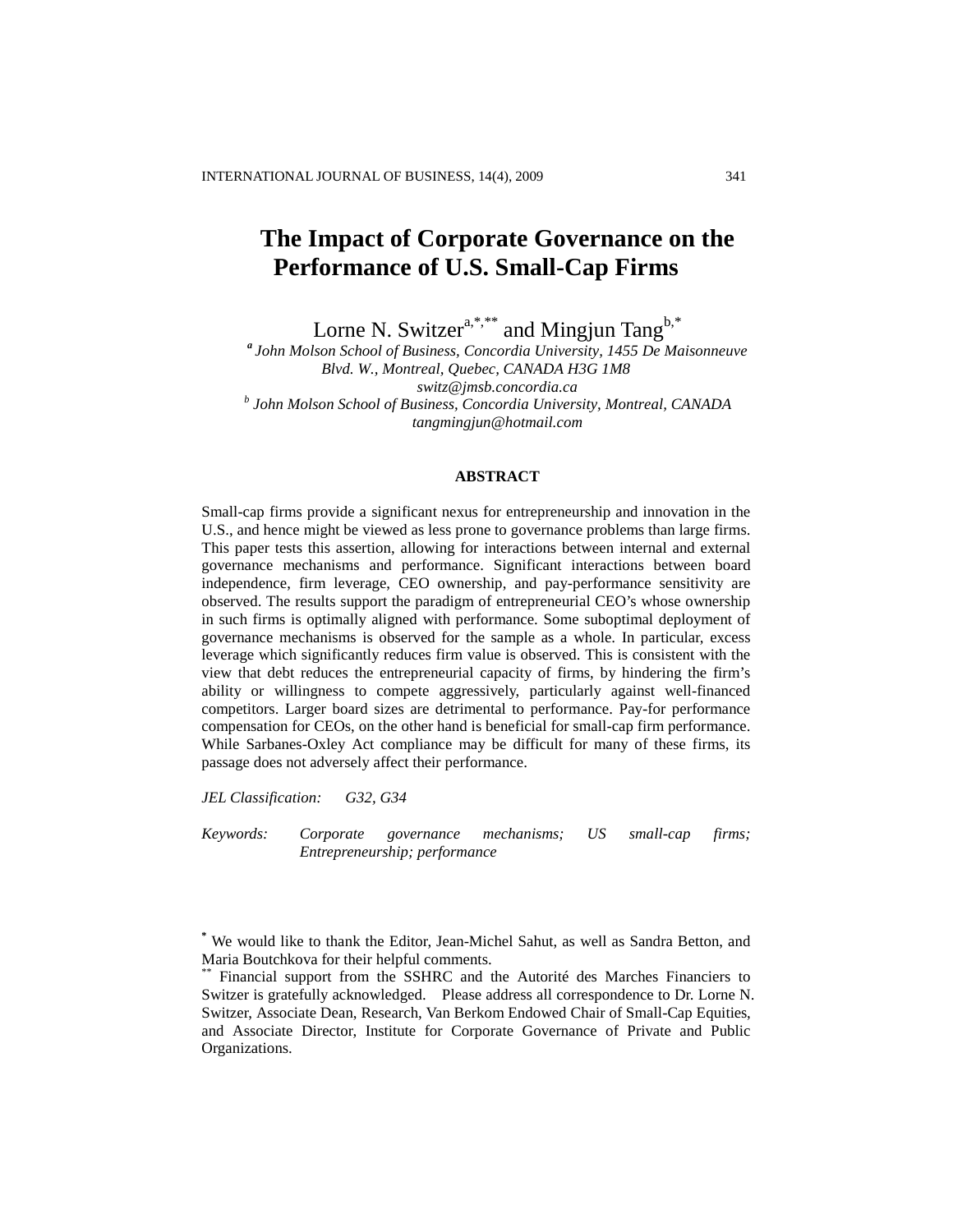#### **I. INTRODUCTION**

This paper looks at the impact of governance mechanisms on small-cap firm performance in the US. Much of the extant research on the effects of governance mechanisms on performance focuses exclusively on large-cap firms, leaving a hiatus on our empirical knowledge about the corporate governance of small companies. In the U.S., small firms have been the nexus of entrepreneurship and innovation, and at the same time, account for a sizable portion of economic activity.<sup>1</sup> While the returns of small-cap companies have been studied extensively since Banz (1981) and Reinganum (1981) documented the "small-cap anomaly," 2 little attention has been devoted to the governance of such firms. One could argue that small-cap firms may be less prone to governance problems relative to large firms, particularly if they are closely controlled. This could be due to alignment of incentives of entrepreneur-managers, who have significant ownership stakes, with those of outside shareholders. The entrepreneurial imperative for such firms may also be conducive to operational efficiencies resulting in easier coordination of resources.

Ang et al. (2000) find that for non-publicly listed small firms, agency costs (as measured by efficiency ratios) are higher when the firm is outsider-managed (as opposed to owner-managed), and increase when the manager's ownership decreases. In a recent paper, Busheea, Carter and Gerakos (2008) show that governance problems are of a concern to institutional investors with a small-cap focus. Such investors are more likely to tilt their portfolios towards firms with more shareholder rights to protect their investments. Aside from potential expropriation issues that may adversely affect investors in small-cap firms, such firms may be highly sensitive to changes in the external governance environment. For example, it has been argued that the compliance costs of Sarbanes-Oxley are prohibitive for many small firms.<sup>3</sup>

Our approach links a set of interacting governance mechanisms which jointly affect the performance of sample firms. A natural test of the hypothesis of efficiency in governance for small-cap firms is to consider the significance of external and internal governance mechanisms on performance after accounting for the simultaneous interactions between these variables.

The results support the paradigm of entrepreneurial CEO's whose ownership is optimally aligned with performance. However, some suboptimal deployment of governance mechanisms is observed for the sample as a whole. In particular, excess leverage which significantly reduces firm value is observed. Firms also underutilize pay-performance compensation. Finally, while Sarbanes-Oxley Act compliance is difficult for many of these firms, its passage does not adversely affect their performance.

The remainder of the paper is organized as follows. Section 2 deals with variable selection and introduces the basic empirical model. In Section 3, we describe the data. Empirical results are provided in Section 4. We conclude in Section 5.

# **II. EMPIRICAL APPROACH**

#### **A. Model Development**

Our point of departure views the firm's control mechanisms as potential substitutes, and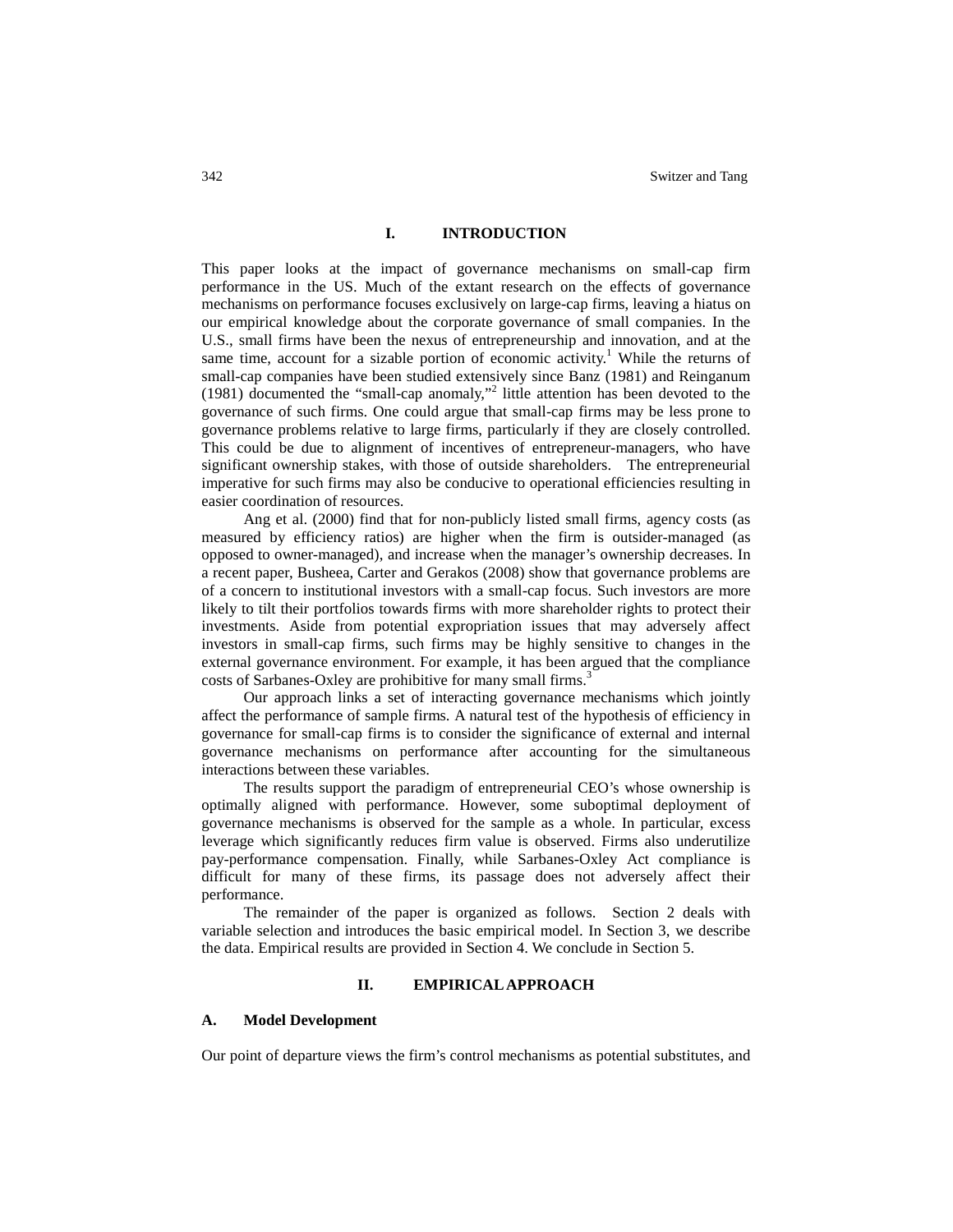jointly determined with the firm's performance, extending Agrawal and Knoeber (1996) and Switzer (2007). The endogenous governance mechanisms are: the degree of board independence, the leverage ratio, the CEO share ownership, and the CEO pay-performance sensitivity. Our maintained hypothesis is that the endogenous governance mechanisms are substitutes. Hence for any governance mechanism equation, the impact of the other (endogenously determined) mechanisms should be negative. Furthermore, governance mechanisms are optimally deployed in this system when they do not significantly affect firm performance.

The basic five-equation is:

# BIND=B1+B2\*BSIZE+B3\*DUAL+B4\*OWN+B5\*ASSET+B6\*RISK+B7\*PACQ+ B8\*SHRRTS+B9\*SOX +B10\*INDUSTRY+ $\varepsilon_1$

# DBVAL=C1+C2\*BIND+C3\*PAY+C4\*SHRRTS+C5\*TOBINLAG+C6\*ASSET+C7\*R ISK+C8\*PACQ+C9\*NYSE+C10\*SOX+C11\*INDUSTRY\*LISTING +  $\varepsilon_2$

 $OWN = D1 + D2*BIND + D3*DUAL +D4*SHRRTS + D5*ASSET + D6*RISK +$  $D7*PACQ + D8*NYSE + D9*SOXLEY + D10*INDUSTRY +  $\varepsilon_3$$ 

# $PAY = E1 + E2*BIND + E3*BBVAL + E4*SHRRTS + E5*ASSET + E6*RISK +$ E7\*PACQ+ E9\*SOX+ E10\*INDUSTRY +  $\varepsilon_4$

# TOBINQ=F1+F2\*BIND+F3\*BSIZE+F4\*DBVAL+F5\*DUAL+F6\*PAY+F7\*SHRRTS +F8\*OWN+F9\*PACQ+F10\*RD+F11\*CAPEX+F12\*NYSEBSIZE+F13\*SOX +  $\varepsilon_5$

The variables are defined as follows:

BIND represents the degree of board independence. We estimate two versions of the system using both measures of board independence: a) BINDA is the tenure of directors relative to the CEO, estimated as the percentage of directors elected to the board before the CEO; b) BINDB is the proportion of outsiders on the board of directors, excluding the CEO.

DBVAL, the leverage ratio, is equal to total long-term debt divided by total assets. PAY is Jensen-Murphy pay sensitivities, denoted as b, where b is calculated from the regression:  $\Delta$  (total CEO compensation) = a + b  $\Delta$  (annual stock return) + e. Total compensation is defined as salary plus bonuses and the value of option grants determined by using Black-Scholes.

OWN, CEO ownership is calculated as the number of shares owned by the CEO or close family members divided by the total number of shares outstanding at the fiscal year-end.

BSIZE is the number of board members.

DUAL is a dummy variable equal to 1 if the CEO is also the Chairperson, and 0 otherwise.

TOBINQ, the performance variable is estimated as (market value of common stock + book value of preferred stock + book value of long-term debt) / (book value of total assets).<sup>4</sup>

ASSET is a proxy for the firm size, measured by the total assets of the firm at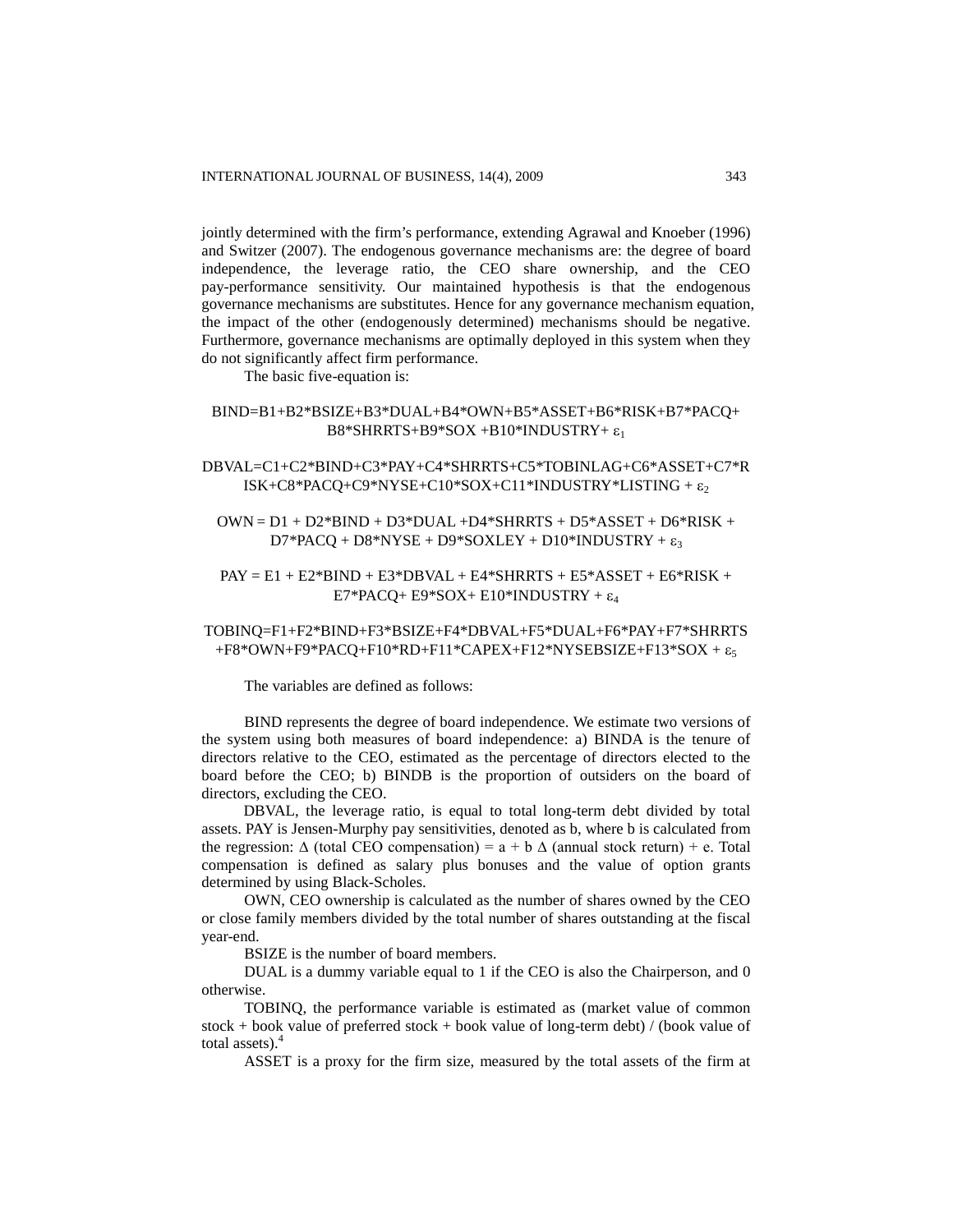the fiscal year end.

RISK is the monthly volatility of stock prices.

PACQ is the frequency of acquisition activities in a firm's corresponding industry, as a measure of takeover activity. It is computed as the number of completed takeovers in a two-digit SIC industry over the past five years divided by the number of firms in that industry.

RD is the fraction of research and development expenses to net sales; $5$ 

CPTL is the ratio of capital expenditures over net sales.

NYSE is a dummy variable equal to 1 if the firm is listed on the New York Stock Exchange, and 0 otherwise.

SOX is a dummy variable equal to 1 for fiscal years after the implementation of the Sarbanes-Oxley Act, and 0 otherwise.<sup>6</sup>

Finally, INDUSTRY is a vector of dummy variables for the firm's 2 digit SIC industry to capture other possible differential returns/growth opportunities that are not represented in the exogenous variables of the model.

#### **III. DATA DESCRIPTION**

The sample consists of a balanced panel of 245 firms, or in fiscal years from 2000 to 2004 (1,225 firm-year observations). Companies were selected from the S&P 600 Small Cap Index as of August 31, 2006 for which we could match with:

1. Accounting and financial statements from Research Insight (COMPUSTAT.)

2. Corporate governance data from definitive proxy statements (DEF 14A) in EDGAR (SEC Filings and Forms).<sup>7</sup>

- 3. Acquisition data from SDC
- 4. Stock market returns from CRSP.

Table 1 displays descriptive statistics for each of the variables in our data sample. From Panel A, based on the median estimate for BINDA we note that about 75% of board members have periods of service with their firms longer than the CEO. A large percentage of board members of these firms are also independent (85%). The median board size is seven, which has been posited as the threshold for an effective board (e.g. Lorsch and Lawrence (1992)). The leverage ratios of these firms are fairly low: the mean (median) long-term debt-to-total assets ratio is 14.3% (7.8%). This is consistent with the view that leverage constrains the entrepreneurial capacity of small firms. For approximately two-thirds of the sample firms, the CEO also serves as the chairperson of the board, and has a meaningful stake (on average 7.61%) in the ownership of the firm. Approximately 42% of the sample companies are listed on the New York Stock Exchange.

Panel B of Table 1 reports the components of each sector based on 8 SIC industry categories. Almost 90% of the sample firms are from manufacturing, retail trade, and services. Manufacturing accounts for about 64.49% of the sample.

Table 2 presents the pairwise correlation coefficients among the variables used in this study.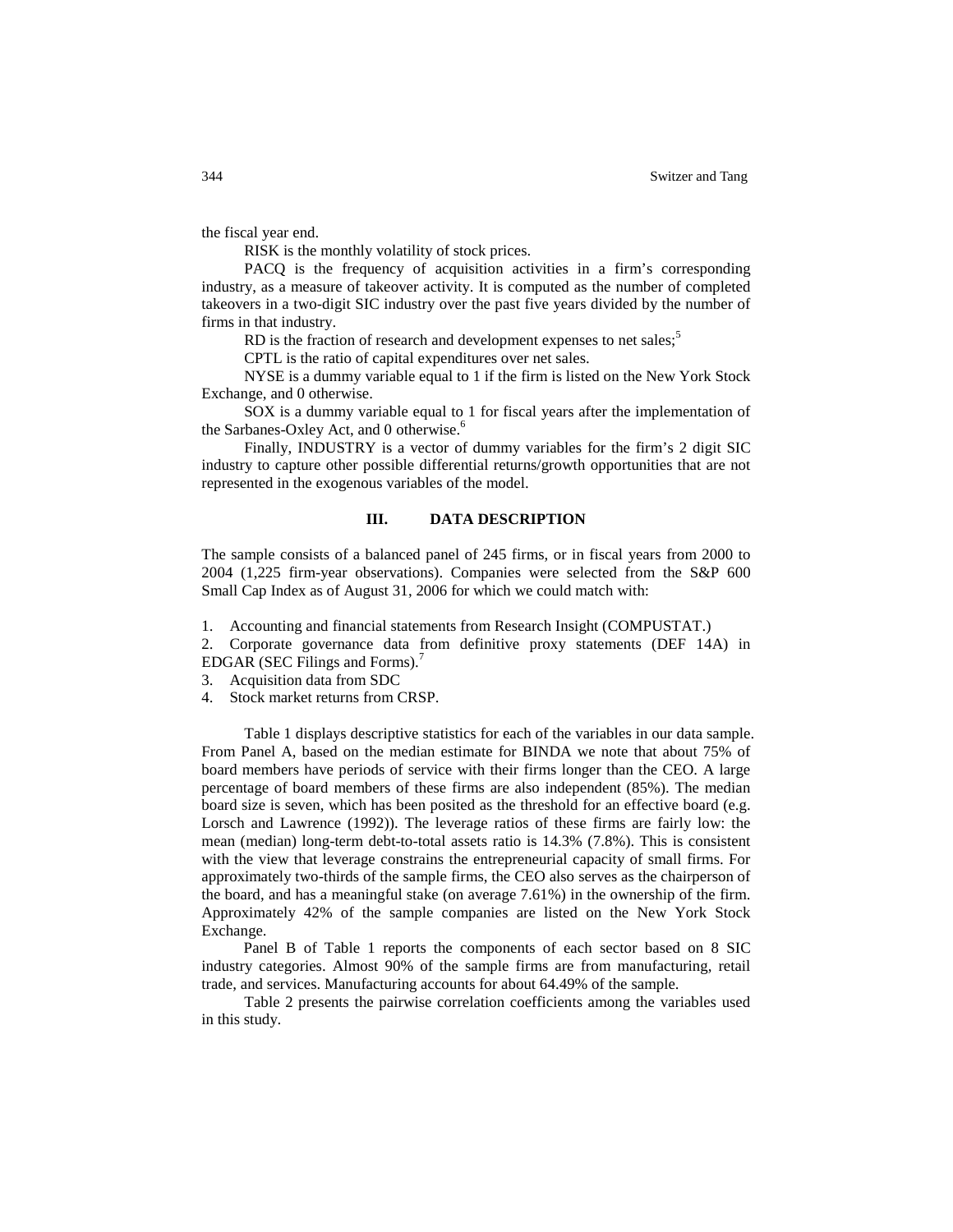| Panel A              |                            |                                  |        |                   |                                                            |         |                |                         |
|----------------------|----------------------------|----------------------------------|--------|-------------------|------------------------------------------------------------|---------|----------------|-------------------------|
|                      |                            | Mean                             | Median |                   | Maximum                                                    | Minimum |                | Std. Dev.               |
| <b>BINDA</b>         |                            | 0.3351                           | 0.2500 |                   | 1.0000                                                     | 0.0000  |                | 0.3472                  |
| <b>BINDB</b>         |                            | 0.8615                           | 0.8571 |                   | 1.0000                                                     | 0.3333  |                | 0.1424                  |
| <b>BSIZE</b>         |                            | 7.5878                           | 7.0000 |                   | 15.000                                                     | 4.0000  |                | 1.7943                  |
| <b>DBVAL</b>         |                            | 0.1431                           | 0.0781 |                   | 0.8751                                                     | 0.0000  |                | 0.1640                  |
| <b>DUAL</b>          |                            | 0.6490                           | 1.0000 |                   | 1.0000                                                     | 0.0000  |                | 0.4775                  |
| PAY                  |                            | 0.1108                           | 0.0689 |                   | 1.5449                                                     | -1.3992 |                | 0.3260                  |
| <b>SHRRTS</b>        |                            | 0.0857                           | 0.0000 |                   | 1.0000                                                     | 0.0000  |                | 0.2801                  |
| <b>OWN</b>           |                            | 0.0761                           | 0.0267 |                   | 0.8571                                                     | 0.0000  |                | 0.1433                  |
| TOBIN                |                            | 1.6676                           | 1.2704 |                   | 14.851                                                     | 0.0974  |                | 1.4943                  |
| ASSET (million \$)   |                            | 496.13                           | 367.77 |                   | 2901.6                                                     | 6.5990  |                | 431.42                  |
| <b>RISK</b>          |                            | 0.1674                           | 0.1496 |                   | 1.2978                                                     | 0.0429  |                | 0.1042                  |
| PACQ                 |                            | 0.5803                           | 0.5370 |                   | 3.0000                                                     | 0.0598  |                | 0.2757                  |
| RD                   |                            | 0.0874                           | 0.0309 |                   | 5.6816                                                     | 0.0000  |                | 0.2494                  |
| <b>CPTL</b>          |                            | 0.0537                           | 0.0339 |                   | 2.0153                                                     | 0.0000  |                | 0.0901                  |
| <b>NYSE</b>          |                            | 0.4204                           | 0.0000 |                   | 1.0000                                                     | 0.0000  |                | 0.4938                  |
| Total observations   |                            |                                  |        |                   |                                                            |         |                | 1225                    |
| Panel B              |                            |                                  |        |                   |                                                            |         |                |                         |
| Industry             | Description                | No. of Firms Percentage Industry |        |                   | Description                                                |         |                | No. of Firms Percentage |
| Division A Forestry, | Agriculture<br>And Fishing | 1                                | 0.41%  | Division E        | Transportation and<br>Communications<br>Electric, Gas, And |         | 1              | 0.41%                   |
| IND01                |                            | 1                                | 0.41%  |                   | <b>Sanitary Services</b>                                   |         |                |                         |
| Division B Mining    |                            | 2                                | 0.82%  | IND <sub>48</sub> |                                                            |         | 1              | 0.41%                   |
| IND <sub>14</sub>    |                            | $\mathfrak{D}$                   | 0.82%  |                   | Division F Wholesale Trade                                 |         | 9              | 3.67%                   |
|                      | Division D Manufacturing   | 158                              | 64.49% | IND50             |                                                            |         | 5              | 2.04%                   |
| IND <sub>20</sub>    |                            | $\mathbf{1}$                     | 0.41%  | IND51             |                                                            |         | $\overline{4}$ | 1.63%                   |
| IND <sub>23</sub>    |                            | 1                                | 0.41%  |                   | Division G Retail Trade                                    |         | 33             | 13.47%                  |
| IND <sub>25</sub>    |                            | $\overline{2}$                   | 0.82%  | IND52             |                                                            |         | $\mathbf{1}$   | 0.41%                   |
| IND26                |                            | 5                                | 2.04%  | IND53             |                                                            |         | 2              | 0.82%                   |
| IND <sub>27</sub>    |                            | 1                                | 0.41%  | IND55             |                                                            |         | 3              | 1.22%                   |
| IND <sub>28</sub>    |                            | 20                               | 8.16%  | IND <sub>56</sub> |                                                            |         | 8              | 3.27%                   |
| IND <sub>29</sub>    |                            | $\mathbf{1}$                     | 0.41%  | IND57             |                                                            |         | 3              | 1.22%                   |
| IND <sub>30</sub>    |                            | $\overline{2}$                   | 0.82%  | IND58             |                                                            |         | 10             | 4.08%                   |

| Table 1          |
|------------------|
| Data description |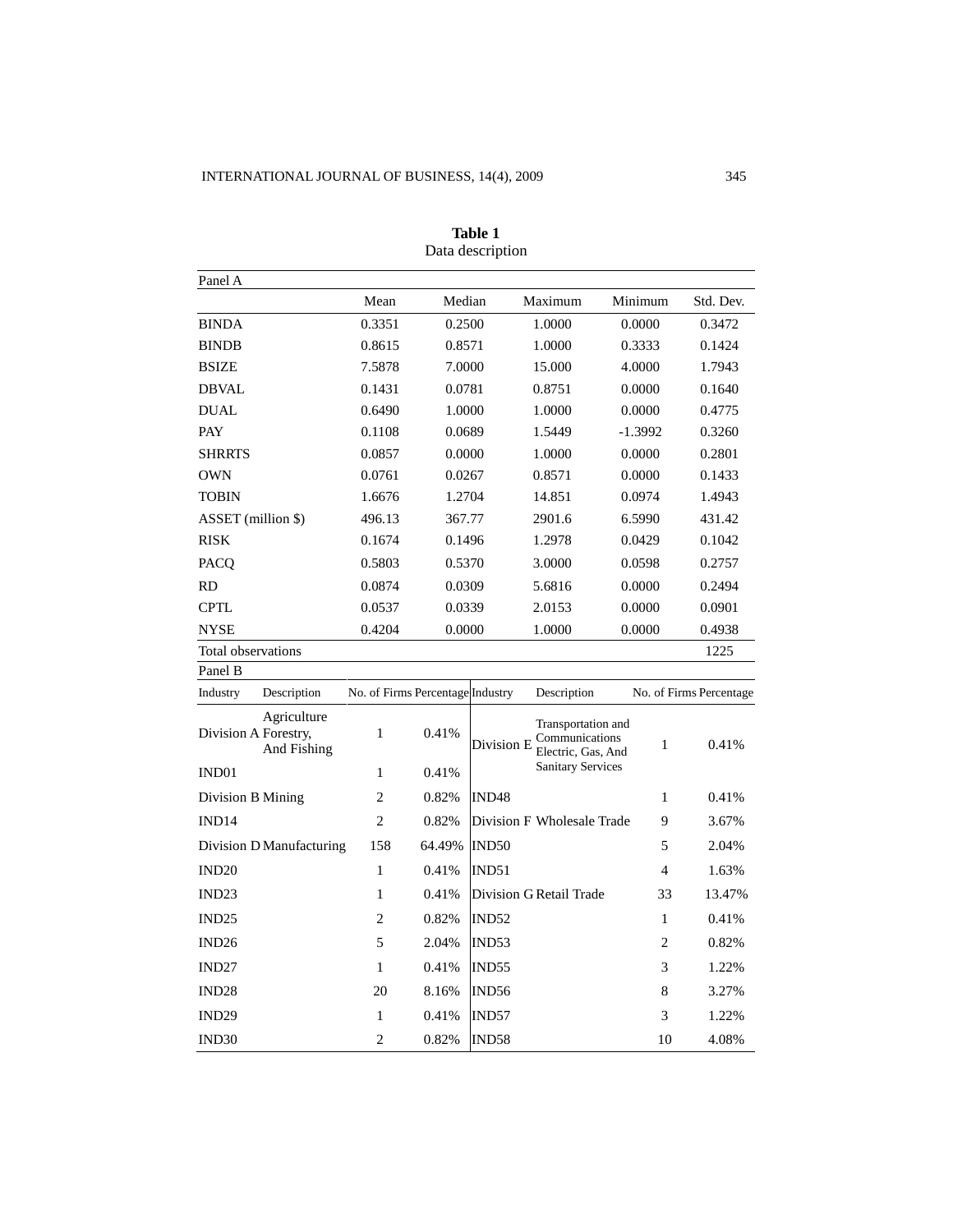| Sum               |                |        |                                   | 245 | 100.00% |
|-------------------|----------------|--------|-----------------------------------|-----|---------|
| IND39             | 5              | 2.04%  | IND87                             |     | 0.41%   |
| IND <sub>38</sub> | 36             | 14.69% | IND <sub>80</sub>                 | 6   | 2.45%   |
| IND37             | 12             | 4.90%  | IND73                             | 22  | 8.98%   |
| IND <sub>36</sub> | 37             | 15.10% | Division I Services               | 29  | 11.84%  |
| IND35             | 21             | 8.57%  | IND <sub>67</sub>                 | 10  | 4.08%   |
| IND <sub>34</sub> | 7              | 2.86%  | IND62                             | 2   | 0.82%   |
| IND <sub>33</sub> | $\overline{4}$ | 1.63%  | And Real Estate                   |     |         |
| IND <sub>32</sub> | 1              | 0.41%  | Finance,<br>Division H Insurance, | 12  | 4.90%   |
| IND31             | $\overline{2}$ | 0.82%  | IND59                             | 6   | 2.45%   |

The correlation between most of the governance variables is negative, supporting the substitution hypothesis. We observe a fairly strong and negative correlation between leverage and Tobin's q, for which that debt reduces the entrepreneurial capacity of firms by constraining their ability to compete aggressively. This also supports the view that shareholder-bondholder agency costs outweigh improved shareholder-manager agency conflicts when firms increase their leverage. The negative correlation between CEO ownership and board independence suggests that CEOs' control over the board increases with their equity positions within the firm. Though we predict that board size has a mixed impact on firm value, the strong negative correlation seems to show that smaller boards of directors are more effective for the sample firms, consistent with Eisenberg et al. (1998). Another related observation is the divergence of the correlations between the number of directors and the two board independence variables. The findings could imply that, in order to satisfy investors or to comply with new SOX and NYSE governance requirements, some firms deliberately add independent directors without removing enough existing insiders, causing large and inefficient boards. In these firms, the longer directors' tenures are relative to the CEO, the lower the probability that the existing inside directors are removed to maintain an effective board size. While CEO duality is often viewed as a source of agency problems and regulators actively encourage delegation, firms with split chairman and CEO positions are not associated with higher performance in our study. This result seems to suggest that influential CEOs have their means to control the firms, whether or not they are chairmen of the boards. We find the expected inverse relationship between relative director tenure and CEO duality, which means that more seasoned CEOs have an increasing possibility of obtaining the chair positions. In addition, CEO equity ownership is directly related to CEO duality. CEOs may have large equity holdings and hence stronger influence, or may enlarge their equity shares after acquiring more power. Debt financing is negatively related to past firm performance, consistent with the pecking order theory (Myers (1977). Firm size is negatively associated with performance suggestive of growth opportunity differences and bureaucracy strains. The positive correlation between firm valuation and R&D/capital expense ratio may reflect the premium associated with growth opportunities.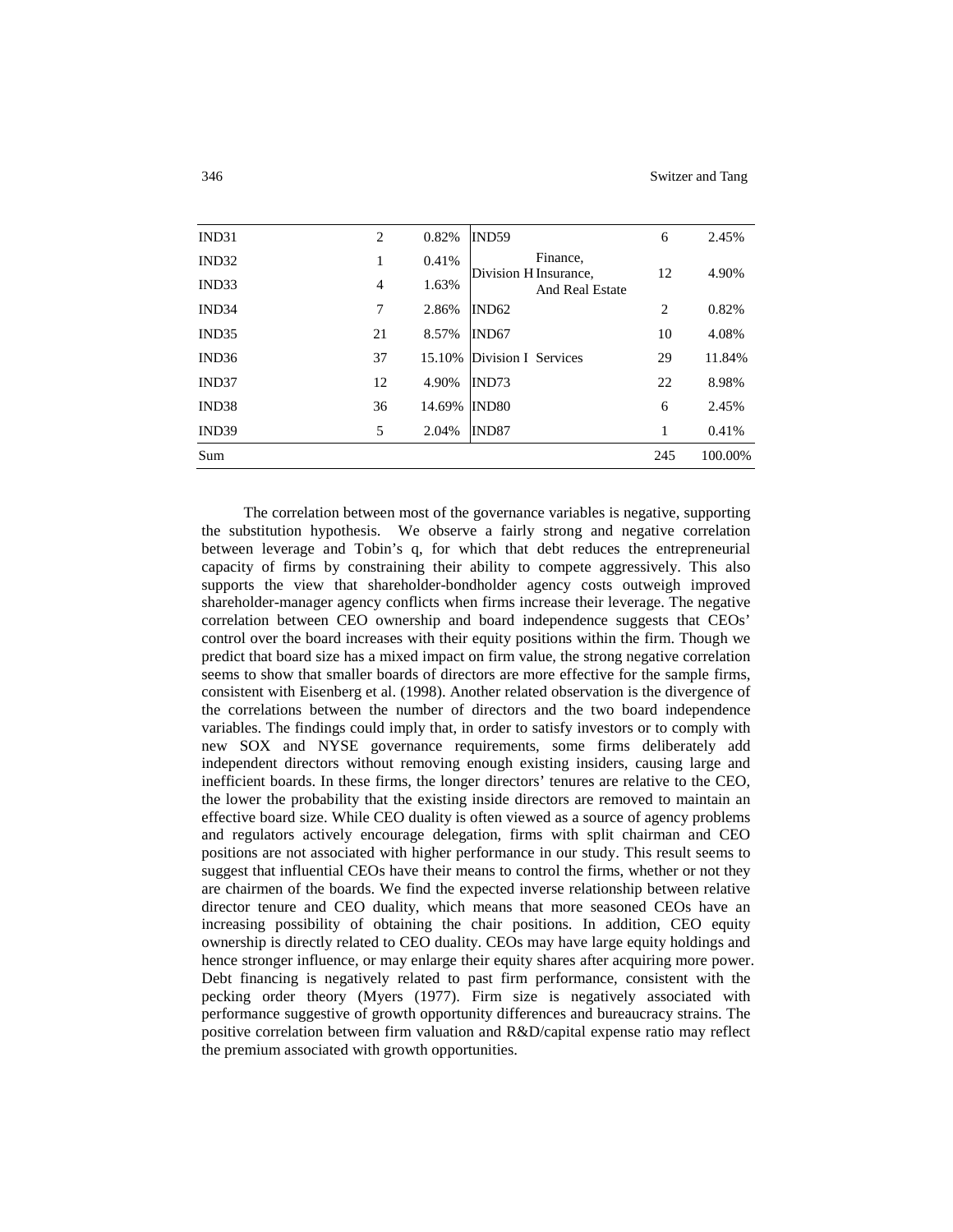|               |                    |                                  | BINDA BINDB DBVAL OWN                                             |                   | PAY                                                         | <b>TOBIN</b>            | BSIZE                                               | DUAL          |                                              | SHERRTS ASSET RISK                                                                          | PACO RD |  | CPTL NYSE SOXLEY |  |
|---------------|--------------------|----------------------------------|-------------------------------------------------------------------|-------------------|-------------------------------------------------------------|-------------------------|-----------------------------------------------------|---------------|----------------------------------------------|---------------------------------------------------------------------------------------------|---------|--|------------------|--|
| <b>BINDA</b>  |                    |                                  |                                                                   |                   |                                                             |                         |                                                     |               |                                              |                                                                                             |         |  |                  |  |
| <b>BINDB</b>  | .1281 <sup>a</sup> |                                  |                                                                   |                   |                                                             |                         |                                                     |               |                                              |                                                                                             |         |  |                  |  |
| <b>DBVAL</b>  | 0.0435             | 0.0326                           |                                                                   |                   |                                                             |                         |                                                     |               |                                              |                                                                                             |         |  |                  |  |
| <b>OWN</b>    |                    | $0.1086^a$ $0.2173^a$ $0.0521^c$ |                                                                   |                   |                                                             |                         |                                                     |               |                                              |                                                                                             |         |  |                  |  |
| PAY           | 0.0262             |                                  | $0.0781^a$ $0.0648^b$ $0.0075$                                    |                   |                                                             |                         |                                                     |               |                                              |                                                                                             |         |  |                  |  |
| <b>TOBIN</b>  | 0.0124             | 0.0240                           | $0.4006^a$ 0.0331                                                 |                   | 0.0370                                                      |                         |                                                     |               |                                              |                                                                                             |         |  |                  |  |
| <b>BSIZE</b>  |                    |                                  | $0.1541^a$ $0.1093^a$ $0.2559^a$ $0.0629^b$ $0.0707^b$ $0.3071^a$ |                   |                                                             |                         |                                                     |               |                                              |                                                                                             |         |  |                  |  |
| <b>DUAL</b>   | $0.4510^{\rm a}$   | 0.0007                           |                                                                   |                   | $0.0636^b$ $0.1626^a$ $0.0799^a$ $0.0235$ $0.0851^a$        |                         |                                                     |               |                                              |                                                                                             |         |  |                  |  |
| <b>SHRRTS</b> | 0.0608             | $0.1733^a$ $0.0212$              |                                                                   | $0.1159^a$ 0.0017 |                                                             |                         | $0.0614^b$ $0.1289^a$ $0.0663^b$                    |               | $\overline{1}$                               |                                                                                             |         |  |                  |  |
| <b>ASSET</b>  | 0.0308             |                                  | $0.0500^{\circ}$ $0.5299^{\circ}$ $0.0411$                        |                   | 0.0204                                                      |                         | $0.5201^a$ $0.4378^a$ $0.0060$                      |               | $-0.1241$ <sup>a</sup>                       |                                                                                             |         |  |                  |  |
| <b>RISK</b>   | 0.0094             |                                  | $0.0845^a$ $0.1616^a$ $0.0159$                                    |                   | 0.0289                                                      |                         | $0.1798^a$ $0.1687^a$ $0.0600^b$ $0.0575^b$         |               |                                              | $0.2691^{\rm a}$                                                                            |         |  |                  |  |
| PACQ          | 0.0248             |                                  | $0.0483^{\circ}$ $0.0772^{\circ}$ $0.0145$                        |                   | 0.0301                                                      |                         | $0.0386$ $0.0573^b$ $0.0181$                        |               | $-0.0071$                                    | $0.1690^{\circ} 0.0294$                                                                     |         |  |                  |  |
| <b>RD</b>     | 0.0171             |                                  | $0.0673^b$ 0.0367                                                 |                   | $0.0162$ $0.0497^c$ $0.1174^a$ $0.0230$ $0.0412$ $0.0677^b$ |                         |                                                     |               |                                              | $0.1348^{\text{a}} 0.2795^{\text{a}} 0.0293$                                                |         |  |                  |  |
| <b>CPTL</b>   | 0.0359             | 0.0129                           | 0.0093                                                            | 0.0208            | 0.0144                                                      | $0.0803^{\circ}$ 0.0214 |                                                     | 0.0157 0.0174 |                                              | $0.0583^{b}$ 0.1229 <sup>a</sup> 0.0682 <sup>b</sup> 0.6183 <sup>a</sup>                    |         |  |                  |  |
| <b>NYSE</b>   |                    | $0.0593^b$ $0.0831^a$ $0.3299^a$ |                                                                   | 0.0246            | 0.0239                                                      |                         |                                                     |               | $0.2774^a$ $0.3645^a$ $0.0528^c$ $-0.1527^a$ | $0.4622^{\text{a}} 0.2851^{\text{a}} 0.1925^{\text{a}} 0.2139^{\text{a}} 0.1188^{\text{a}}$ |         |  |                  |  |
| <b>SOXLEY</b> | 0.0025             | $0.0488^{\circ}$ 0.0336          |                                                                   | 0.0296            | 0.0000                                                      |                         | $0.0540^{\circ}$ $0.0669^{\circ}$ $0.0000$ $0.0000$ |               |                                              | $0.1341^{\circ}0.0000$ $0.4464^{\circ}0.0404$ $0.0848^{\circ}0.0000$                        |         |  |                  |  |

**Table 2** Correlation matrix

\* a/b/c denotes statistical significance at the 1%/5%/10% level.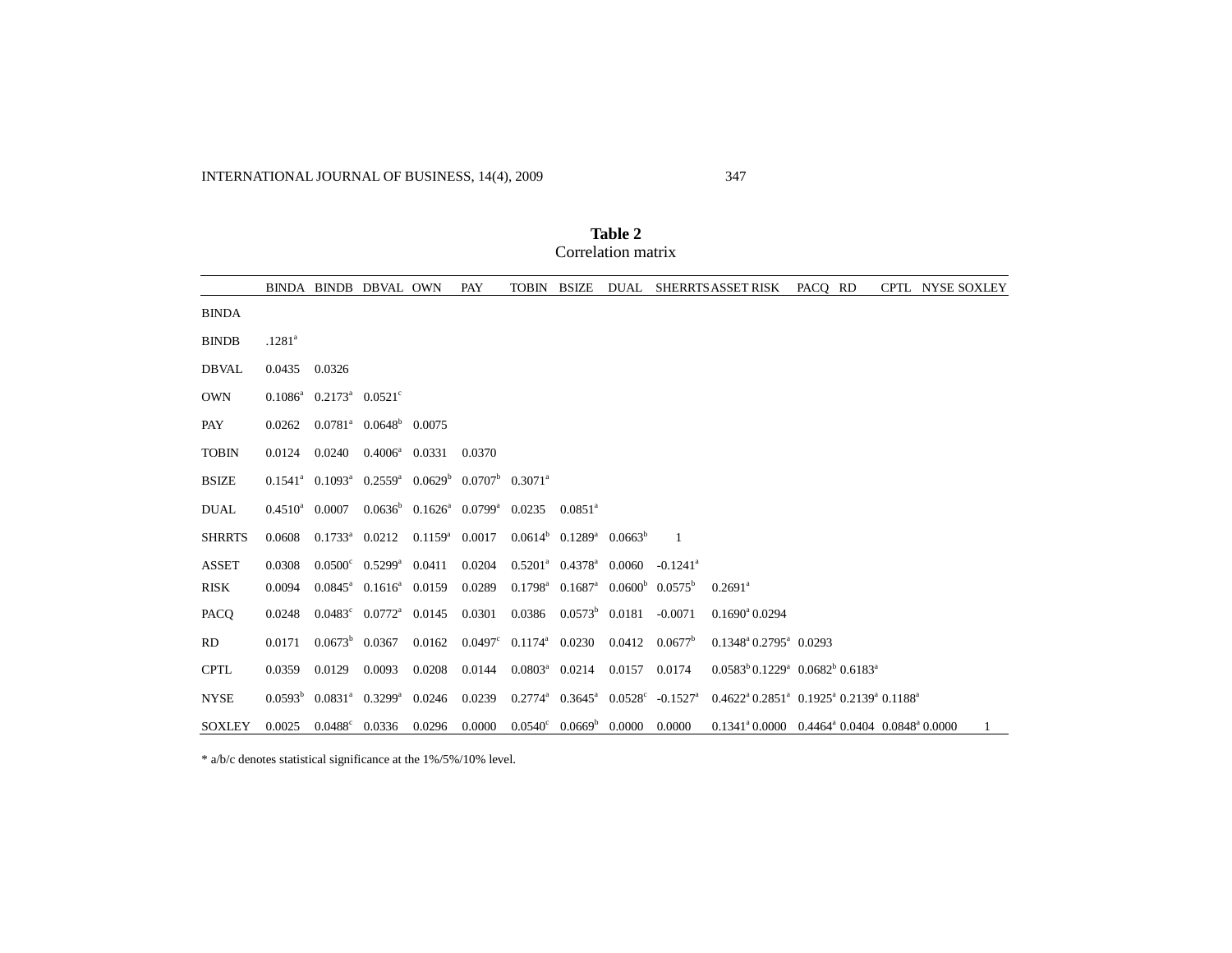These inferences of course are based on bivariate correlations. Whether they are consistent with structural model is a matter to which we now turn.

#### **IV. MODEL ESTIMATION**

Based on Hausman tests, we confirm the existence of simultaneity between most of the governance mechanisms and firm performance. Furthermore, there are significant correlations between the estimated 2SLS residuals of the model, which suggests that 3SLS estimation is appropriate.<sup>8</sup>

To account for self-selection bias for the decision to list on the NYSE, which could bias the impact of listing on performance, we use the Heckman two-step procedure (e.g., Doidge, Karolyi, and Stulz (2004), Greene (2008, Chapter 24)).

The indicator variable A firm's decision to list on NYSE is given by the binary variable NYSE, where

NYSE = 1 if NYSE \* > 0, and NYSE = 0 if NYSE \* < 0, where  
\nNYSE = 
$$
\delta_0 + \delta_1 BIND + \delta_2 OWN + \delta_3 BSIZE + \delta_4 DUAL + \delta_5 SHRRTS
$$
  
\n $+ \delta_6 ASSET + \delta_7 RISK + \delta_8 PACQ + V$ 

In the first step, we estimate the coefficients of the probit model for NYSE\* by maximum likelihood. Based on the probit model estimates, we compute the selection bias correction term  $\lambda$  as:

$$
\hat{\lambda} = \theta_1 (NYSE^*)(NYSE) + \theta_2 (NYSE^*)(1 - NYSE)
$$

where  $\theta_1$ , the inverse Mill's ratio, is calculated as

$$
\vartheta_1 = \phi(N\hat{Y}SE^*) / \Phi(N\hat{Y}SE^*) \quad \text{and} \quad \vartheta_2 = -\phi(N\hat{Y}SE^*) / [1 - \Phi(N\hat{Y}SE^*)]
$$

where  $\phi(x)$  is the standard normal density function, and  $\Phi(x)$  is the standard normal cumulative distribution function evaluated at *x*. Finally, we regress Tobin's q on all its determinants as well as the selection bias correction term, λ.

Table 3 reports the results of the probit model for the Heckman correction for possible selection bias. The probit model suggests that the decision of listing on the NYSE is considerably influenced by board size, shareholder voting rights, firm size, performance volatility, and industrial takeover activities.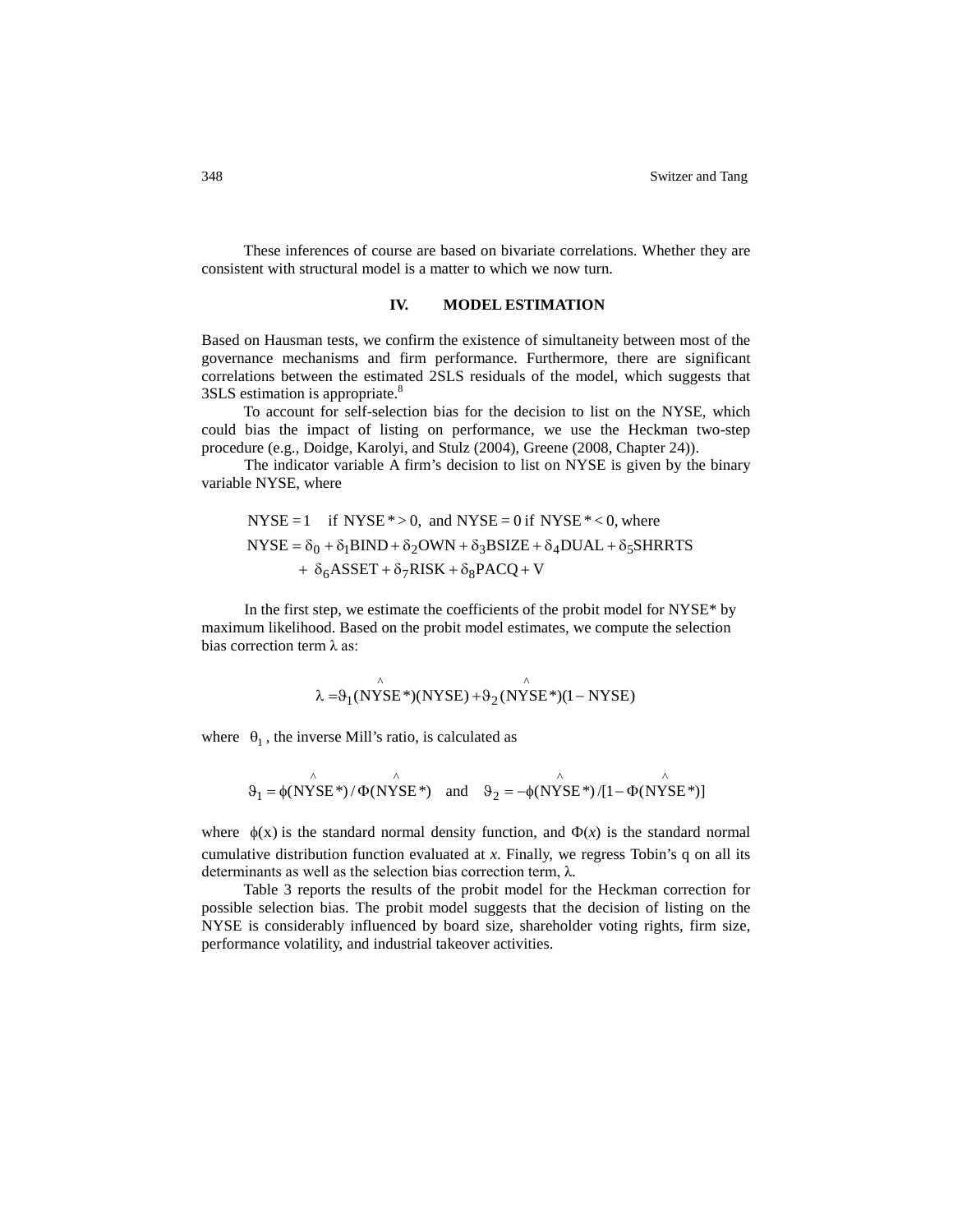|               |                     | First Step: Selection Probit | Lambda              | Second Step: OLS with |  |  |  |  |
|---------------|---------------------|------------------------------|---------------------|-----------------------|--|--|--|--|
| Independent   | Dependent Variables |                              |                     |                       |  |  |  |  |
| Variables     |                     | <b>NYSE</b>                  |                     | Firm performance      |  |  |  |  |
|               | <b>BINDA</b>        | <b>BINDB</b>                 | <b>BINDA</b>        | <b>BINDB</b>          |  |  |  |  |
| Constant      | $-4.0420$           | $-3.6123$                    | 3.2394              | 3.6306                |  |  |  |  |
|               | 0.0000 <sup>a</sup> | 0.0000 <sup>a</sup>          | 0.0000 <sup>a</sup> | $0.0000$ $^{\rm a}$   |  |  |  |  |
| <b>BIND</b>   | 0.1754              | $-0.4112$                    | $-0.0436$           | $-0.4257$             |  |  |  |  |
|               | 0.1970              | 0.1749                       | 0.7290              | 0.1369                |  |  |  |  |
| <b>DBVAL</b>  |                     |                              | $-2.6373$           | $-2.6359$             |  |  |  |  |
|               |                     |                              | 0.0000 <sup>a</sup> | $0.0000$ $^{\rm a}$   |  |  |  |  |
| <b>OWN</b>    | 0.0237              | $-0.0404$                    | $-0.2342$           | $-0.3026$             |  |  |  |  |
|               | 0.9325              | 0.8870                       | 0.4056              | 0.2916                |  |  |  |  |
| PAY           |                     |                              | 0.2520              | 0.2659                |  |  |  |  |
|               |                     |                              | 0.0430 <sup>b</sup> | $0.0340^{b}$          |  |  |  |  |
| <b>BSIZE</b>  | 0.1581              | 0.1623                       | $-0.1427$           | $-0.1479$             |  |  |  |  |
|               | 0.0000 <sup>a</sup> | 0.0000 <sup>a</sup>          | $0.0000$ $^{\rm a}$ | $0.0000$ $^{\rm a}$   |  |  |  |  |
| <b>DUAL</b>   | $-0.0186$           | $-0.0768$                    | $-0.1239$           | $-0.1020$             |  |  |  |  |
|               | 0.8504              | 0.3824                       | 0.1761              | 0.2142                |  |  |  |  |
| <b>SHRRTS</b> | $-0.5097$           | $-0.4665$                    | $-0.1298$           | $-0.0983$             |  |  |  |  |
|               | 0.0012 <sup>a</sup> | $0.0032$ $^{\rm a}$          | 0.3760              | 0.5058                |  |  |  |  |
| <b>ASSET</b>  | 1.5305              | 1.5165                       |                     |                       |  |  |  |  |
|               | 0.0000 <sup>a</sup> | 0.0000 <sup>a</sup>          |                     |                       |  |  |  |  |
| <b>RISK</b>   | $-2.5603$           | $-2.5098$                    |                     |                       |  |  |  |  |
|               | $0.0000$ $^{\rm a}$ | $0.0000$ $^{\rm a}$          |                     |                       |  |  |  |  |
| PACQ          | $-0.8267$           | $-0.8557$                    | 0.7304              | 0.7390                |  |  |  |  |
|               | 0.0000 <sup>a</sup> | 0.0000 <sup>a</sup>          | $0.0195^{b}$        | $0.0184^{b}$          |  |  |  |  |
| <b>RD</b>     |                     |                              | 0.2820              | 0.2926                |  |  |  |  |
|               |                     |                              | 0.1591              | 0.1450                |  |  |  |  |
| <b>CPTL</b>   |                     |                              | 0.0977              | 0.0745                |  |  |  |  |
|               |                     |                              | 0.8579              | 0.8917                |  |  |  |  |
| <b>NYSE</b>   |                     |                              | $-0.4616$           | $-0.4424$             |  |  |  |  |
|               |                     |                              | $0.0000^{\,\rm a}$  | $0.0000^{\,\rm a}$    |  |  |  |  |

**Table 3** Heckman two-step tests for selection bias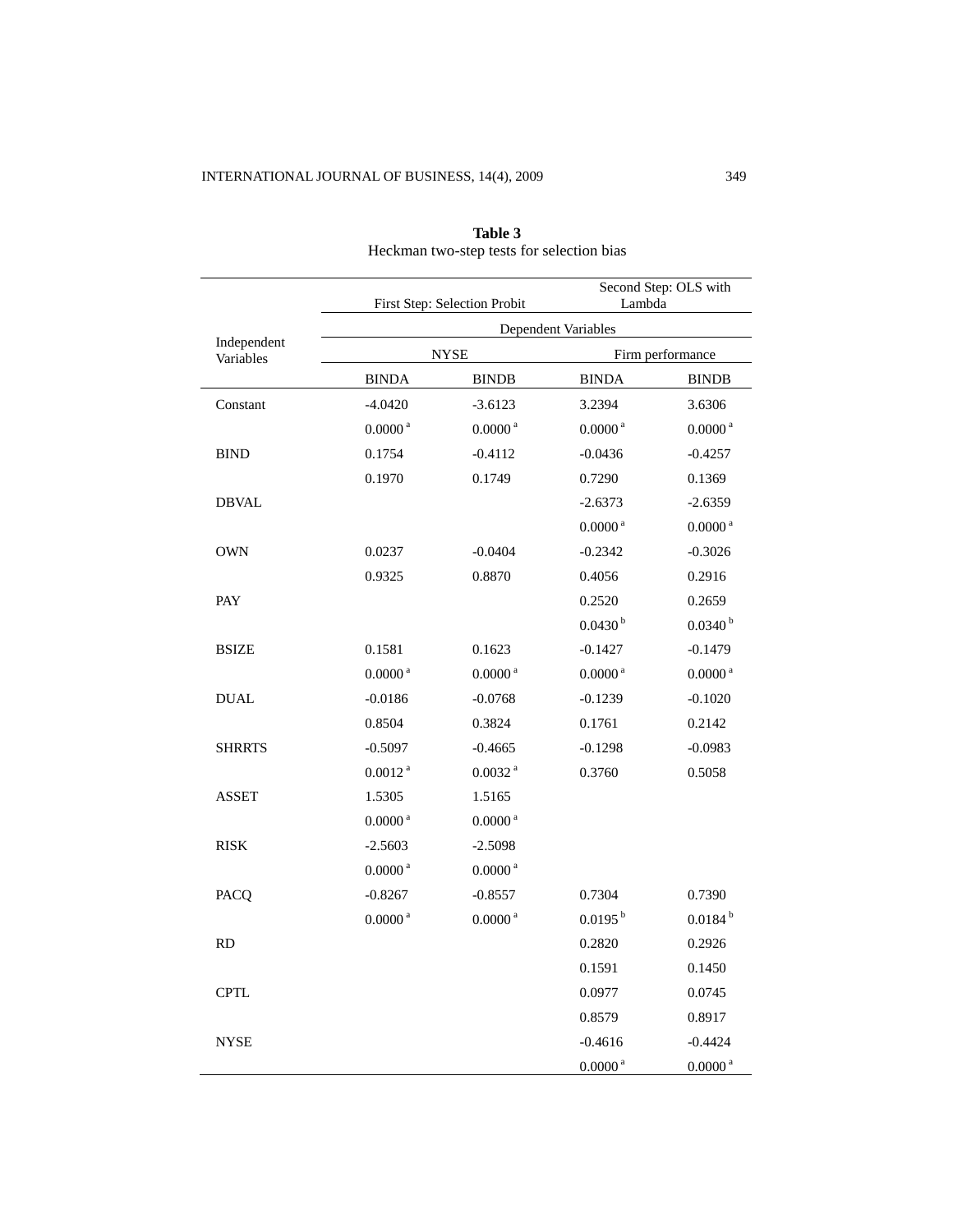| <b>SOX</b>        | 0.3716                | 0.3796              |
|-------------------|-----------------------|---------------------|
|                   | $0.0005$ <sup>a</sup> | 0.0004 <sup>a</sup> |
| <b>LAMBDA</b>     | $-0.4541$             | $-0.4268$           |
|                   | 0.0000 <sup>a</sup>   | 0.0000 <sup>a</sup> |
| Adjusted $R^2$    | 0.2967                | 0.2932              |
| p-value of F-Stat | 0.0000                | 0.0000              |
|                   |                       |                     |

\* a/b/c denotes statistical significance at the 1%/5%/10% level.

|                          | Dependent Variables   |                       |        |                                |                                                                                   |                       |                                  |                  |                                                                            |                       |
|--------------------------|-----------------------|-----------------------|--------|--------------------------------|-----------------------------------------------------------------------------------|-----------------------|----------------------------------|------------------|----------------------------------------------------------------------------|-----------------------|
| Independent<br>Variables |                       | Board independence    |        | Debt/Value                     |                                                                                   | CEO ownership         |                                  | Pay              |                                                                            | Performance           |
|                          | <b>BINDA</b>          | <b>BINDB</b>          |        |                                | BINDA BINDB BINDA BINDB BINDA BINDB BINDA BINDB                                   |                       |                                  |                  |                                                                            |                       |
| Constant                 | 2.4881                | 1.5667                |        | $-0.3582$ $-0.4637$ $0.0161$   |                                                                                   |                       |                                  |                  | 0.0786 -0.4457 -0.7761 2.3058 2.5389                                       |                       |
|                          | 0.2664                | $0.0107$ <sup>a</sup> |        |                                | $0.0000^a$ $0.0000^a$ $0.8574$ $0.3483$ $0.1474$ $0.0141^b$ $0.0000^a$ $0.0000^a$ |                       |                                  |                  |                                                                            |                       |
| <b>BIND</b>              |                       |                       | 0.0005 |                                | 0.1224 -0.0287 -0.1241 -0.0040 0.3189 -0.0680 -0.3068                             |                       |                                  |                  |                                                                            |                       |
|                          |                       |                       | 0.9661 |                                | $0.0006^a$ $0.0000^a$ $0.0000^a$ $0.8994$ $0.0001^a$ $0.5759$ $0.2633$            |                       |                                  |                  |                                                                            |                       |
| <b>DBVAL</b>             |                       |                       |        |                                |                                                                                   |                       |                                  |                  | $-0.9246 - 1.0469 - 3.4643 - 3.3484$                                       |                       |
|                          |                       |                       |        |                                |                                                                                   |                       |                                  |                  | $0.1534$ $0.0878$ <sup>c</sup> $0.0000$ <sup>a</sup> $0.0000$ <sup>a</sup> |                       |
| <b>OWN</b>               | 31.656                | $-8.8502$             |        |                                |                                                                                   |                       |                                  |                  | 0.0275                                                                     | $-0.0437$             |
|                          | $0.0000$ <sup>a</sup> | $0.0000$ <sup>a</sup> |        |                                |                                                                                   |                       |                                  |                  | 0.9137                                                                     | 0.8662                |
| PAY                      |                       |                       |        | $-0.3215 - 0.3263$             |                                                                                   |                       |                                  |                  | 0.2918 0.2864                                                              |                       |
|                          |                       |                       |        | $0.0000^a$ $0.0014^a$          |                                                                                   |                       |                                  |                  | $0.0100^a$ $0.0114^b$                                                      |                       |
| <b>BSIZE</b>             | 0.0768                | $-0.0391$             |        |                                |                                                                                   |                       |                                  |                  |                                                                            | $-0.0209 - 0.0172$    |
|                          | 0.0240 <sup>b</sup>   | $0.0660^{\circ}$      |        |                                |                                                                                   |                       |                                  |                  |                                                                            | $0.0687^a$ $0.0502^a$ |
| <b>DUAL</b>              | 0.8994                | $-0.3359$             |        |                                | 0.0282 0.0358                                                                     |                       |                                  |                  |                                                                            | $-0.1482 - 0.1239$    |
|                          | $0.0008$ <sup>a</sup> | $0.0000$ <sup>a</sup> |        |                                |                                                                                   | $0.0006^a$ $0.0000^a$ |                                  |                  | $0.0891^{\circ}$ 0.1104                                                    |                       |
| <b>SHRRTS</b>            | 1.6092                | $-0.3922$             | 0.0377 | 0.0298                         |                                                                                   |                       | $-0.0587 - 0.0570$ 0.0676 0.0456 |                  | $-0.2666 - 0.2549$                                                         |                       |
|                          | $0.0007$ <sup>a</sup> | $0.0022^{\rm a}$      |        |                                | $0.0143^b$ $0.0529^c$ $0.0007^a$ $0.0006^a$ $0.0945^c$ $0.2774$ $0.1620$ $0.1725$ |                       |                                  |                  |                                                                            |                       |
| <b>TOBINLAG</b>          |                       |                       |        | $-0.0087 - 0.0083$             |                                                                                   |                       |                                  |                  |                                                                            |                       |
|                          |                       |                       |        | $0.0000^a$ $0.0000^a$          |                                                                                   |                       |                                  |                  |                                                                            |                       |
| <b>LOGASSET</b>          | 0.3956                | 0.1452                | 0.1828 | 0.1779 0.0362                  |                                                                                   | 0.0577 0.1800         |                                  | 0.1985           |                                                                            |                       |
|                          | 0.3020                | 0.1666                |        | $0.0000^a$ $0.0000^a$ $0.2303$ |                                                                                   | $0.0459^b$ 0.1531     |                                  | $0.0965^{\circ}$ |                                                                            |                       |

**Table 4** 3SLS results adjusted for listing bias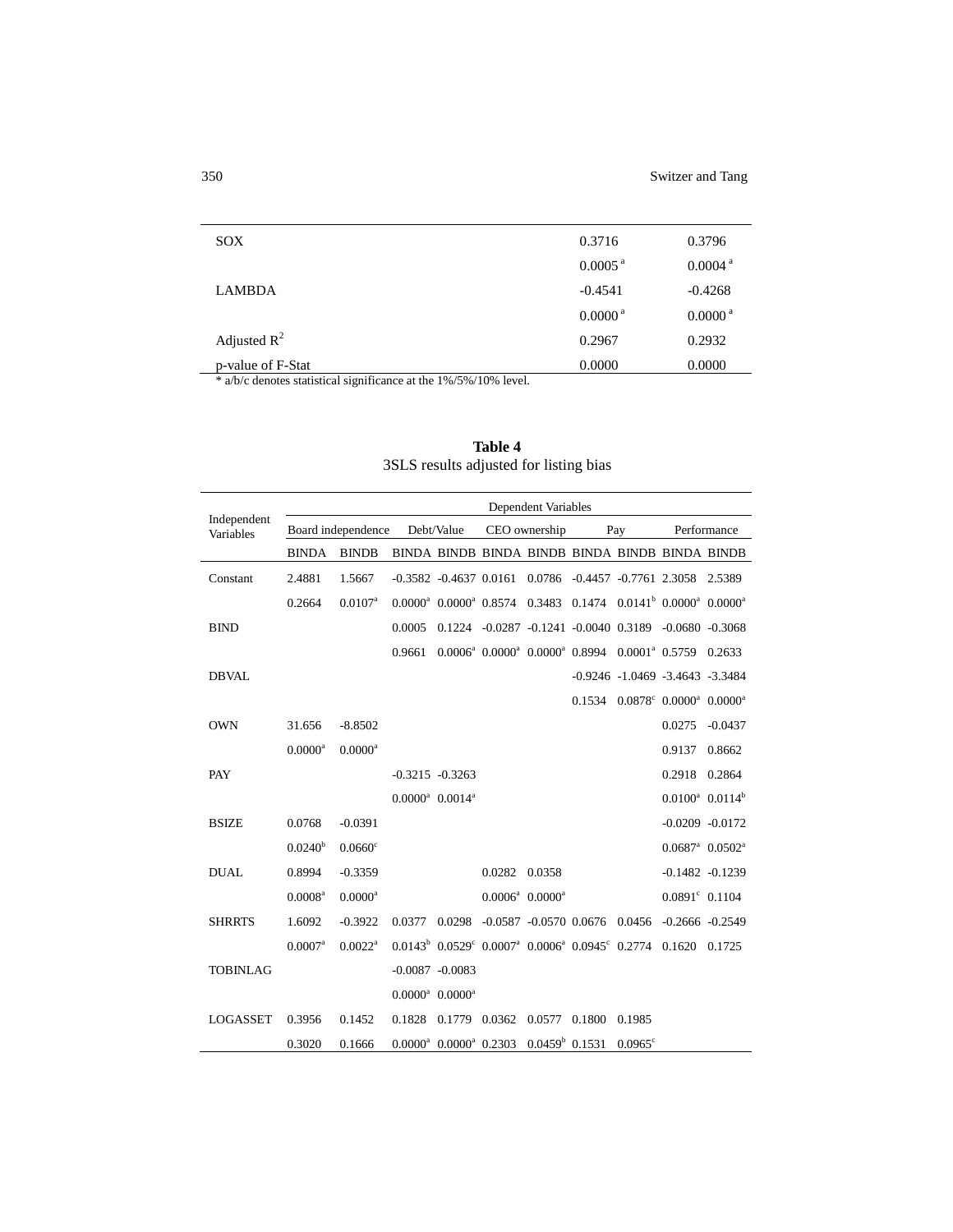| <b>RISK</b>        | 0.0268    | 0.0545    |        |                                          | 0.1184  0.1161  -0.0388  -0.0621  0.1046  0.0969 |                      |                                                                                                         |        |
|--------------------|-----------|-----------|--------|------------------------------------------|--------------------------------------------------|----------------------|---------------------------------------------------------------------------------------------------------|--------|
|                    | 0.9828    | 0.8731    | 0.1246 |                                          | 0.1345 0.4944                                    | 0.2552 0.3925 0.4143 |                                                                                                         |        |
| PACO               | 0.4193    | 0.1077    | 0.0575 |                                          | 0.0628 0.0005 -0.0111 0.0574 0.0748              |                      | $-0.4908$ $-0.5044$                                                                                     |        |
|                    | 0.6765    | 0.6961    |        | $0.0697^{\circ}$ $0.0505^{\circ}$ 0.9875 |                                                  | 0.7398 0.5748 0.4533 | 0.1027                                                                                                  | 0.1022 |
| <b>RD</b>          |           |           |        |                                          |                                                  |                      | 0.0705                                                                                                  | 0.0639 |
|                    |           |           |        |                                          |                                                  |                      | 0.7149 0.7399                                                                                           |        |
| <b>CPTL</b>        |           |           |        |                                          |                                                  |                      | 0.8285                                                                                                  | 0.8699 |
|                    |           |           |        |                                          |                                                  |                      | $0.1104$ $0.0925$ <sup>c</sup>                                                                          |        |
| <b>NYSE</b>        |           |           |        |                                          | $-0.0015$ 0.0007 $-0.0155$ $-0.0272$             |                      | $-0.5802 - 0.5906$                                                                                      |        |
|                    |           |           |        |                                          | 0.9144 0.9641 0.3180 0.1664                      |                      | $0.0000^a$ $0.0000^a$                                                                                   |        |
| SOX                | $-0.1937$ | $-0.0412$ |        |                                          |                                                  |                      | $-0.0190 - 0.0196 - 0.0061 - 0.0047 - 0.0152 - 0.0187 0.2493 0.2578$                                    |        |
|                    | 0.5762    | 0.6644    |        |                                          |                                                  |                      | $0.0663^{\circ}$ $0.0597^{\circ}$ $0.5760$ $0.6647$ $0.6237$ $0.5388$ $0.0035^{\circ}$ $0.0025^{\circ}$ |        |
| Wald Test $\chi^2$ |           |           |        |                                          |                                                  |                      | 9045                                                                                                    | 29189  |
| p-value            |           |           |        |                                          |                                                  |                      | .0000                                                                                                   | .0000  |

\*  $a/b/c$  denotes statistical significance at the  $1\%/5\%/10\%$  level <sup>\*\*</sup> Industry dummies are included in every governance mechanism equation, but not reported.

To correct for the self-selection bias in our model, we use the fitted NYSE probit estimate of the Heckman first stage as an instrumental variable for NYSE in the performance equation. Estimates of the adjusted 3SLS system are provided in Table 4.<sup>9</sup>

On the whole, the hypothesis of substitutability of governance mechanisms is supported in most cases, when the percentage of outside directors (BIBDB) is used as the proxy for board independence. Using board tenure (BINDA) as the independence proxy, however, we note that a positive relationship is observed between CEO equity ownership and the board's relative tenure. Also, firms with larger boards and with better shareholder rights (i.e. no dual or multiple voting class share structure) are associated with longer director tenure.

In the BINDB equation, we find the expected substitutional link between CEO ownership and outside board representation. Consistent with the bivariate correlations, outsiders are less represented in larger boards. This suggests that firms with large boards may have more severe SOX compliance problems.

We find that the alignment of the interests between owners and managers, through strong pay for performance remuneration structures for CEOs, reduces the use of debt as a source of financing, which is consistent with John and John (1993). Although we argue that multiclass shares may have a mixed link with debt financing, the results show that firms rely more on the monitoring from capital markets when shareholder voting rights are well protected.

As expected, firms are forced to use more debt financing, due to poor past performance. Debt financing is also prevalent for larger firms, and firms operating in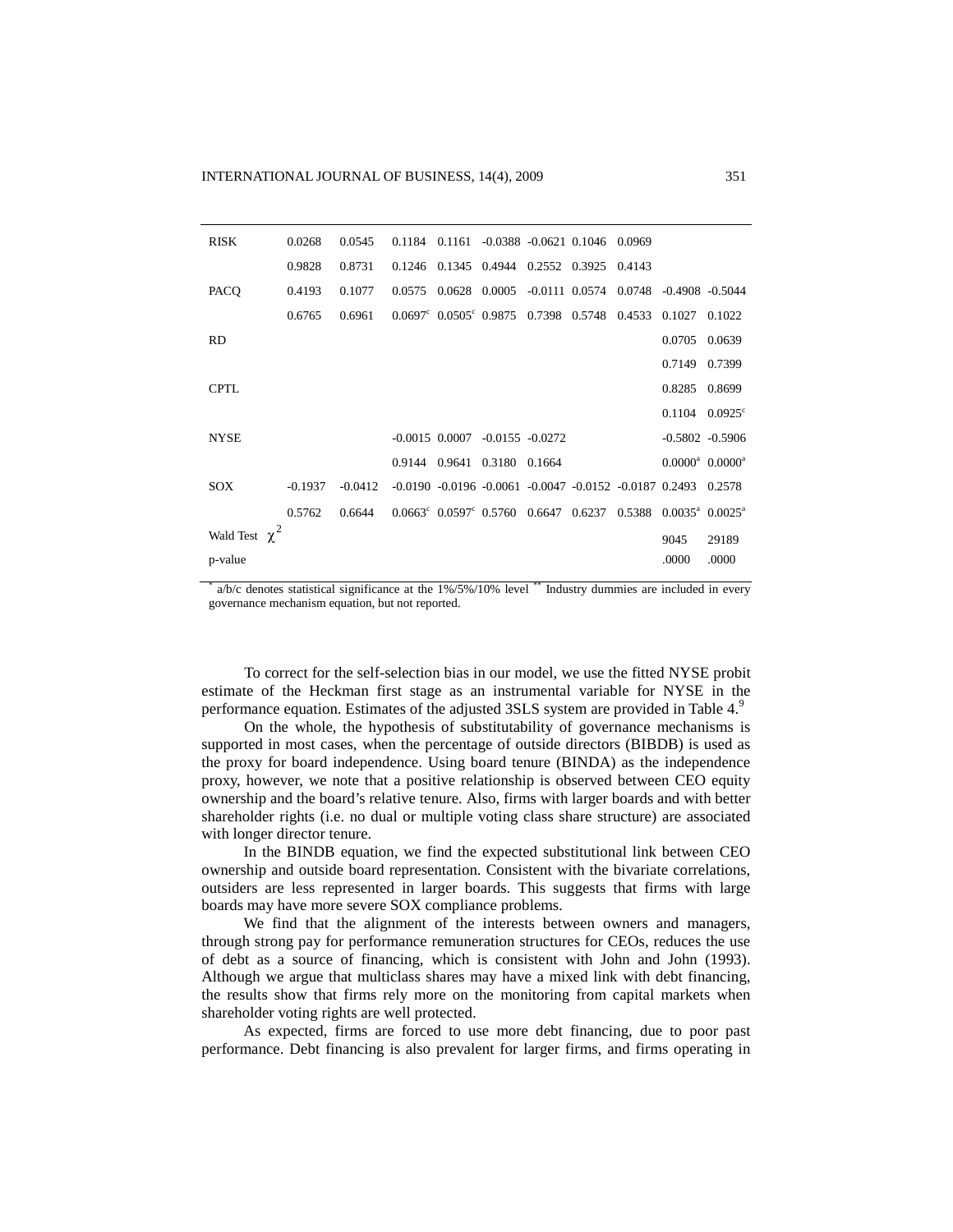industries with higher takeover frequency. The latter may be due to firms' use of debt to thwart possible takeover bids.

CEO equity holdings are higher when the CEO also serves as chairman. Ownership and control power are self-reinforcing, consistent with the view that the CEO of a small-cap firm can behave as an entrepreneurial leader. Firm size (LOGASSETS) is positively related to the ownership stake of CEOs. Managers do not reduce their (undiversified) portfolio holdings for larger firms in our small-cap sample.

The pay-for-performance equation is somewhat disappointing, consistent with Hall and Liebman (1998). If we measure the level of board independence using directors' tenure relative to CEO, only voting rights are positively related to pay-performance sensitivity. If the alternative independence proxy is employed, the percentage of outside directors, leverage, and firm size are determinants of pay related incentives.

In the performance equation, the negative impact of debt financing is highly significant. This result implies that debt reduces the capacity of small- cap firms to adapt to competitors.

Pay-for performance compensation for CEOs, on the other hand, is beneficial for small-cap firm performance suggesting that agency problems can be reduced when shareholder wealth and CEO compensation are aligned. This result is consistent with Hall and Liebman (1998) who also include all forms of compensation (including the value of option grants) and not just salary in their compensation variable for large companies. They are also consistent with Mishra and Nielson (2000)'s findings for bank holding companies.

We also show that CEO equity holdings do not significantly affect performance, similar to Demsetz and Villalonga (2001). The negative relationship between board size and performance is consistent with Eisenberg et al. (1998) who show that smaller boards of directors are more effective for the small firms. The suboptimal use of large boards may be due to a disinclination of some CEOs to remove inside directors when legal constraints (SOX) and exchange regulations force public corporations to increase outsider representation.

Consistent with Finkelstein and D'aveni (1994), our results show that CEO duality reduces firm value, when board independence is measured by directors' tenure relative to CEOs'. There is a weak link between capital expenditures and firm value, suggesting that growth opportunities are a determinant of performance.

Similar to Gilchrist et al. (2005), we also find a downward valuation effect of listing on the NYSE. This result holds irrespective of whether we endogenize the listing variable to account for selection bias.

Finally, consistent with Switzer (2007), we find that while the compliance costs of SOX may be high for small-cap firms, there is no evidence that SOX has impacted adversely on their valuation.<sup>10</sup>

### **V. CONCLUSION**

This study extends the literature by looking at the links between corporate governance and firm value for US small cap firms. The models document significant interactions among endogenous governance mechanisms. Some suboptimal deployment of governance mechanisms is observed for the sample as a whole. We find that the usage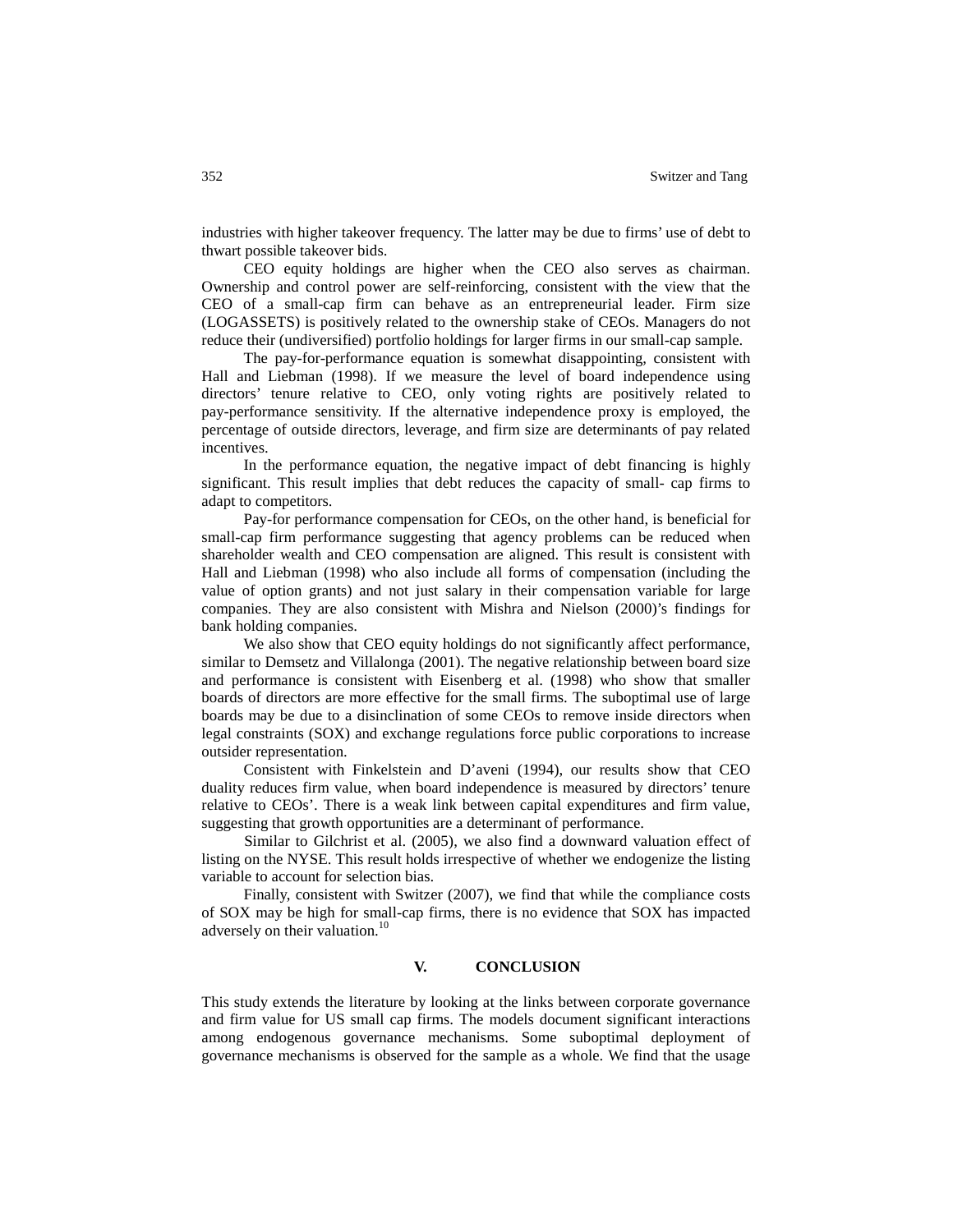of debt adversely affects the performance of small-cap firms. This is consistent with the view that leverage reduces the capacity of managers to compete aggressively. For small cap firms with CEOs who typically have high ownership stakes, leverage restricts their ability to behave as entrepreneur risk takers. Firms also underutilize pay-performance compensation. However, CEO ownership appears optimally aligned with performance. While Sarbanes-Oxley Act compliance is difficult for many of these firms, its passage does not adversely affect their performance.

# **ENDNOTES**

- **1.** According to the U.S. Small Business Administration, small firms:
	- "Represent 99.7 percent of all employer firms.
	- Employ about half of all private sector employees.
	- Pay nearly 45 percent of total U.S. private payroll.
	- Have generated 60 to 80 percent of net new jobs annually over the last decade.
	- Create more than half of nonfarm private gross domestic product (GDP).
	- Hire 40 percent of high tech workers (such as scientists, engineers, and computer workers).
	- Made up 97.3 percent of all identified exporters and produced 28.9 percent of the known export value in FY 2006.
	- Produce 13 times more patents per employee than large patenting firms; these patents are twice as likely as large firm patents to be among the one percent most cited." See <http://web.sba.gov/faqs/faqindex.cfm?areaID=24> .
- 2. The differential performance of small-caps continues to generate significant interest (see, e.g., Dimson and Marsh (1999), Eun, Huang, and Lai (2003), and Switzer and Fan (2006)).
- 3. See Chris Reidy, "Study: Sarbanes-Oxley costs burden small firms", The Boston Globe, March 1, 2006. See also Chhaochharia and Grinstein (2007).
- 4. Chung and Pruitt (1994) find high correlations between alternative proxies of Tobin's Q, including the variant that we use.
- 5. See Chung, Wright, Kedia (2003).
- 6. We also include industry dummy variables (IND01 to IND80 is equal to 1 for each two-digit SIC industry, and 0 otherwise).
- 7. We also used annual reports (10-K), when the proxy statements are incomplete or unavailable.
- 8. Where no simultaneity bias is observed, the relevant variable is treated as exogenous in the estimation. Both the Hausman tests and the 2SLS correlation matrix are available on request.
- 9. To conserve space, we do not report the 3SLS estimates without the Heckman selection bias correction. They are available on request.
- 10. Agrawal and Knoeber (1996) suggest that financial firms are not comparable to other firms in terms of Tobin's q, owing to the distorted relation between equity and assets. Following Agrawal and Knoeber (1996) and Switzer and Kelly (2006), we exclude the 12 financial firms (defined as SIC codes starting with H) from the sample. The results are virtually identical to those shown for the complete sample. The restricted sample estimates are available on request.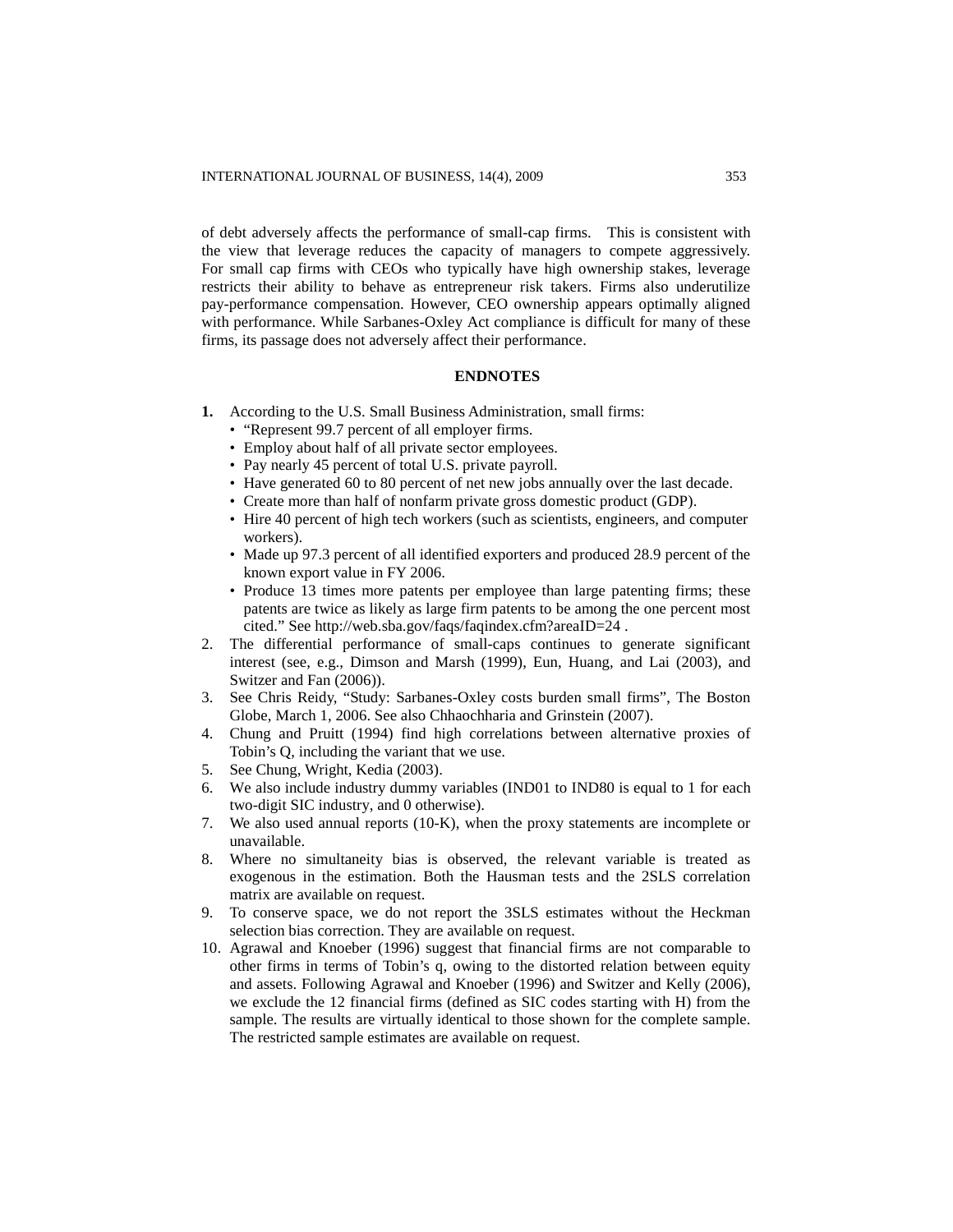#### **REFERENCES**

- Agrawal, A., and C. R. Knoeber, 1996, "Firm Performance and Mechanisms to Control Agency Problems between Managers and Shareholders," *Journal of Financial and Quantitative Analysis* 31, 377-397.
- Ang, J.S., 1991, "Debt, Lock-in Assets and Corporate Restructuring," *Managerial and Decision Economics* 12, 473-480.
- Ang, J.S., R.A. Cole, and J.W. Lin, 2000, "Agency Costs and Ownership Structure." *Journal of Finance* 55, 81-106.
- Banz, R.W., 1981, "The Relationship between Return and Market Value of Common Stocks," *Journal of Financial Economics* 9, 3-18.
- Bushee, B.J., M.E. Carter, and J. Gerakos, 2008, "Institutional investor preferences for corporate governance mechanisms," Working paper, *Wharton School, University of Pennsylvania*
- Chhaochharia, V., and Y. Grinstein, 2007, "Corporate Governance and Firm Value: The Impact of the 2002 Governance Rules," *Journal of Finance* 62, 1789-1825.
- Chung, K.H., and S. W. Pruitt, 1994, "A Simple Approximation of Tobin's q," *Financial Management* 23, 70-74.
- Chung, K.H., and S.W. Pruitt, 1996, "Executive Ownership, Corporate Value, and Executive Compensation: A Unifying Framework," *Journal of Banking and Finance* 20 1135-1159.
- Chung, K.H., P. Wright, and B. Kedia, 2003, "Corporate Governance and Market Valuation of Capital and R&D Investments," *Review of Financial Economics* 12, 161-172.
- Demsetz, H., and B. Villalonga, 2001, "Ownership Structure and Corporate Performance," *Journal of Corporate Finance* 7, 209-233.
- Dimson, E., and P. Marsh, 1999, "Murphy's Law and Market Anomalies," *Journal of Portfolio Management* 25, 53-69.
- Doidge, C., G. A. Karolyi, and R.M. Stulz, 2004, "Why Are Foreign Firms Listed in the U.S. Worth More?" *Journal of Financial Economics* 71, pp. 205-238.
- Eisenberg, T., S. Sundgren, and M.T. Wells, 1998, "Larger Board Size and Decreasing Firm Value in Small Firms," *Journal of Financial Economics* +48, 35-64.
- Eun, C., W. Huang, and S. Lai, 2003, "International Diversification with Large-and Small-Cap Stocks," *Working paper, Georgia Institute of Technology*.
- Fama, E.F., and K.R. French, 1993, "Common Risk Factors in the Returns on Stocks and Bonds," *Journal of Financial Economics* 33, 3-56.
- Fama, E.F., and M.C. Jensen, 1983, "Agency Problems and Residual Claims," *Journal of Law and Economics* 26, 327-349.
- Finkelstein, S., and R.A. D'Aveni, 1994, "CEO Duality as a Double-Edged Sword: How Boards of Directors Balance Entrenchment Avoidance and Unity of Command," *Academy of Management Journal* 37, 1079-1108.
- Gilchrist, S., C.P. Himmelberg, and G. Huberman, 2005, "Do Stock Prices Bubbles Influence Corporate Investment?" *Journal of Monetary Economics* 52, 805-828.
- Giordano, R.E., 2007, "Enabling Efficient Small and Midcap Sarbanes-Oxley §404 Compliance -- Check the (Sar)Box," *International Journal of Disclosure and Governance* 4, 42-51.
- Hall, B.J., and J.B. Liebman, 1998, "Are CEOs Really Paid Like Bureaucrats?"